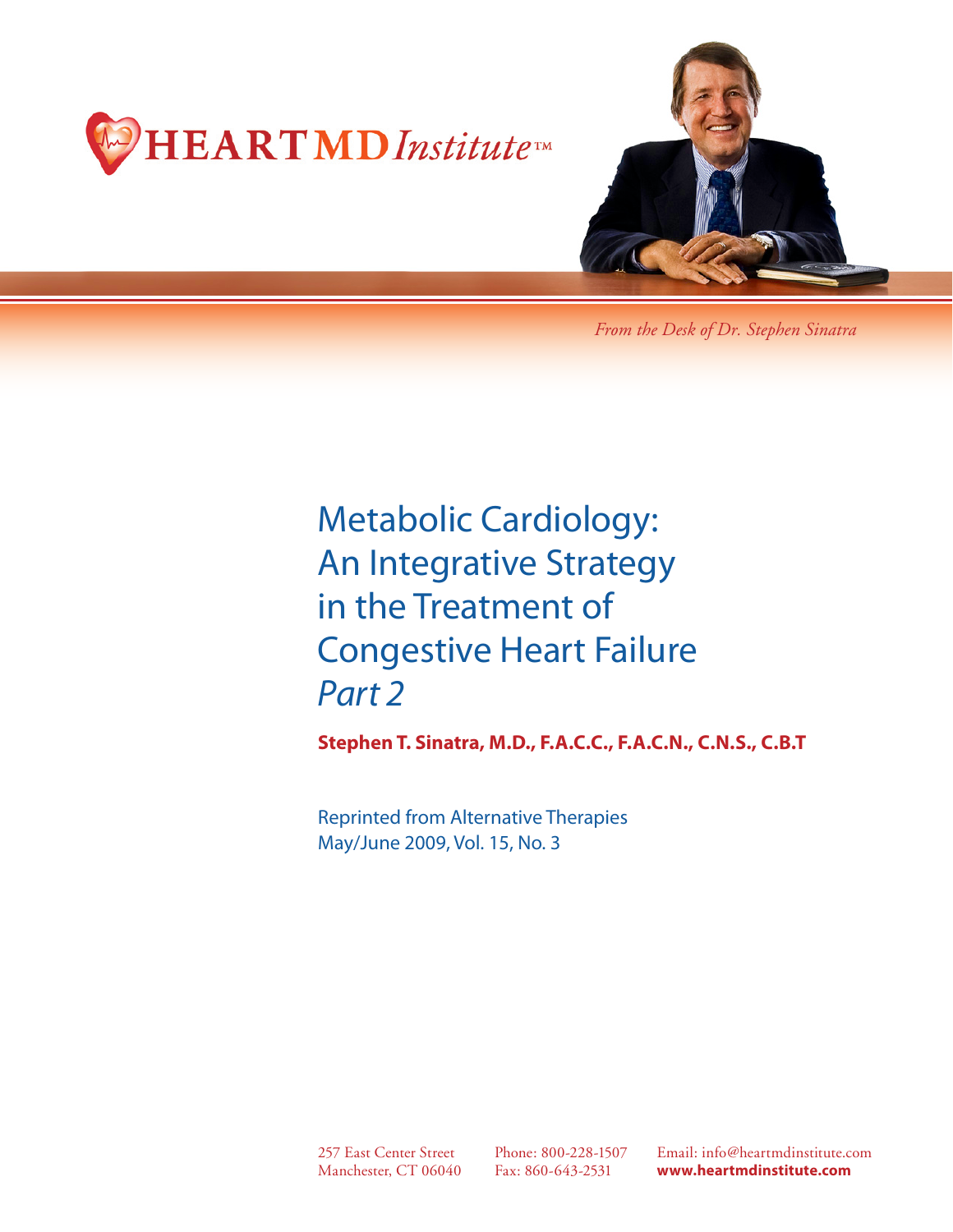# review article

# METABOLIC CARDIOLOGY: AN INTEGRATIVE STRATEGY IN THE TREATMENT OF CONGESTIVE HEART FAILURE

Stephen T. Sinatra, MD, FACC, FACN

Congestive heart failure (CHF) and dilated cardiomyopathy are life-threatening conditions in which the heart muscle is so weak that effective pulsatile action is compromised. Pulmonary vascular congestion and swelling in the lower extremities as well as in the liver and lining of the gastrointestinal tract frequently cause overwhelming symptoms and disability. Millions of Americans suffer from CHF, and more than 500 000 cases are diagnosed annually. Cardiovascular diseases such as hypertension with left ventricular hypertrophy, valvular heart disease, coronary artery disease, myocarditis, and various cardiomyopathies can lead to the progressive onset of CHF.

# **Stephen T. Sinatra, MD, FACC, FACN, is an assistant clinical professor at the University of Connecticut School of Medicine in Farmington.**

*Editor's note: This article is a follow-up to an article by Dr Sinatra that appeared in our Mar/Apr issue: "Metabolic Cardiology: The Missing Link in Cardiovascular Disease." (*Altern Ther Health Med*. 2009;15(3):48-50).*

Chest x-ray. I ongestive heart failure (CHF) is accompanied by systolic and/or diastolic dysfunction. Most clinicians usually have no difficulty understanding and diagnosing systolic dysfunction; abnormalities can be easily detected by a careful physical examination and chest x-ray. However, diastolic dysfunction is more insidious and difficult to diagnose. Symptoms of diastolic dysfunction, such as shortness of breath or easy fatigability, may be expressed several years before the diagnosis is actually determined by careful echocardiographic analysis of the mitral valve. Diastolic dysfunction reflects impairment in the filling phase of the cardiac cycle.

As counterintuitive as it may sound, it is important to note that stretching and filling the heart chambers with blood (diastole) requires much more energy—or adenosine triphosphate (ATP)—than does contracting and emptying the heart chambers (systole). Higher concentrations of ATP are required to activate the calcium pump activity necessary to facilitate cardiac relaxation and diastolic filling (Figure 1).

As ATP concentrations decline in cardiomyocytes, gradual

The purpose of this article is to introduce metabolic cardiology as a vital therapeutic strategy using nutritional biochemical interventions that preserve and promote adenosine triphosphate (ATP) production. Treatment options that incorporate metabolic interventions targeted to preserve energy substrates (D-ribose) or accelerate ATP turnover (L-carnitine and coenzyme Q10) are indicated for at-risk populations or patients at any stage of CHF. The integration of these metabolic supports provides the missing link in CHF treatment that has been eluding physicians for decades. (*Altern Ther Health Med*. 2009;15(3):44-52.)

and insidious diastolic dysfunction of the left ventricle often results. Cardiovascular bioenergetic cellular energy levels can be measured as a free energy from the hydrolysis of ATP or as the amount of chemical energy available to sustain cellular function.

Both systolic and diastolic dysfunction are frequently undiagnosed until the clinical onset of overt heart failure.<del>'</del> It has recently been reported that 28% of the population, male and female, over the age of 45 years has mild-to-moderate diastolic dysfunction despite a well-preserved ejection fraction. At the



**FIGURE 1.** Cellular energy can be measured as the free energy of hydrolysis of ATP or the amount of chemical energy available to fuel cell function. Healthy, normal hearts contain enough energy to fuel all the cellular functions with a contractile reserve remaining. Calcium pumps, involved with cardiac relaxation, require high levels of available energy, and other ion pumps are also significant energy consumers. Mechanisms associated with contraction require a lower free energy of hydrolysis of ATP to function normally.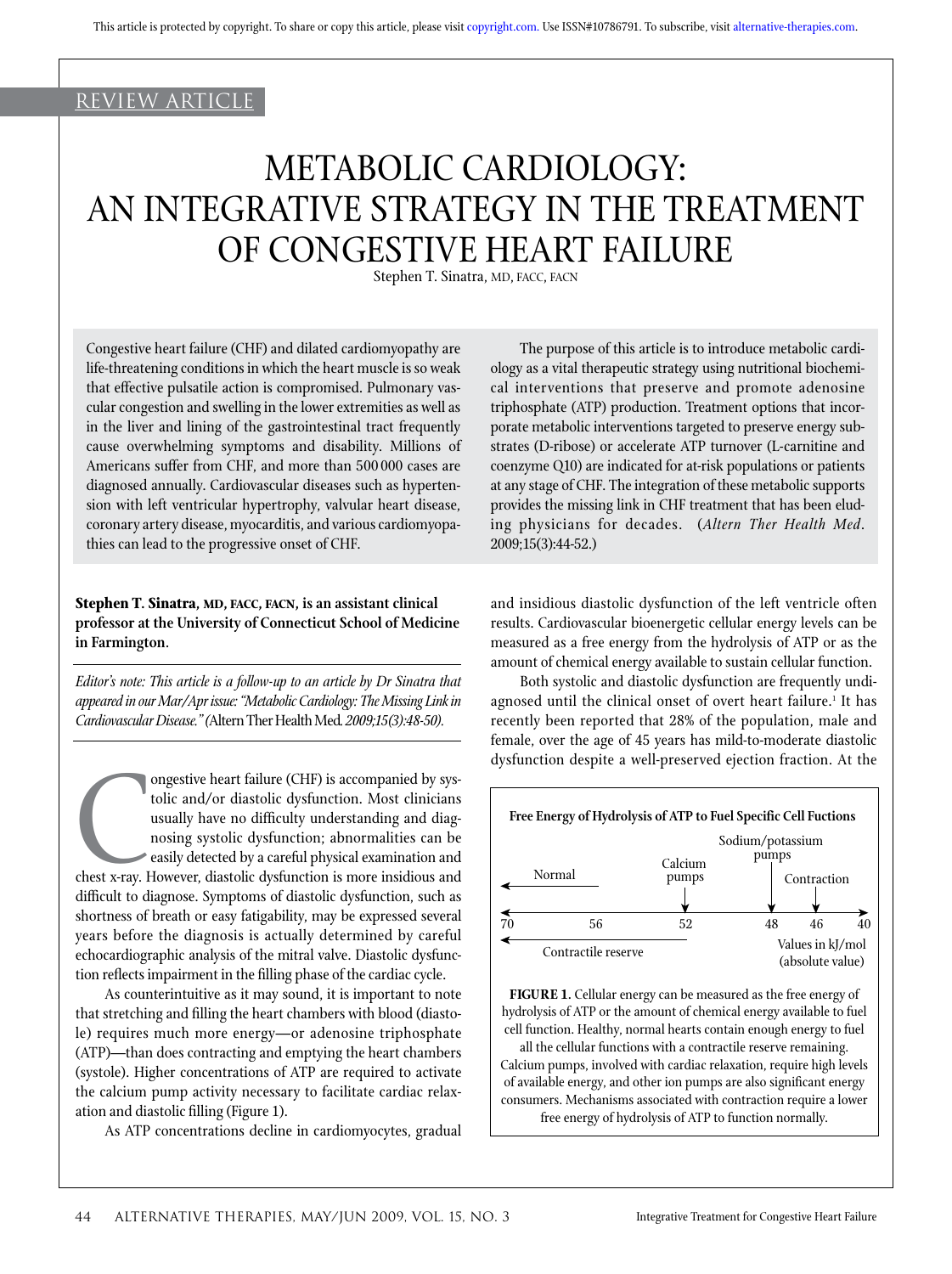same time, 8% present with ejection fractions of 50% or lower, levels indicating moderate to severe systolic dysfunction. Yet even among those with moderate to severe systolic or diastolic dysfunction, less than 50% of the 2042 subjects involved had been diagnosed with documented CHF. To identify the magnitude of this critical medical problem, researchers projected that the lifetime risk of developing CHF for those over the age of 40 years to be 20%, a level well in excess of many conditions commonly associated with age.<sup>1</sup>

It is now widely accepted that one key characteristic of the failing heart is the persistent and progressive loss of energy. Because the requirement for energy to support the systolic and diastolic work of the heart is absolute, it logically follows that a disruption in cardiac energy metabolism and the energy supply/ demand mismatch that results can be identified as the pivotal factor contributing to the inability of failing hearts to meet the hemodynamic requirements of the body.

In her landmark book, *ATP and the Heart*, Joanne Ingwall, PhD, describes the metabolic maelstrom associated with the progression of CHF and identifies the mechanisms that lead to a persistent loss of cardiac energy reserves as the disease process unfolds.2 It is largely concluded that the overt loss of energy substrates, coupled with modifications in the biochemical methods by which cardiomyocytes manage their energy loads, is closely linked to cardiac function in this disease state.

## **BASICS OF CARDIAC ENERGY METABOLISM**

The heart consumes more energy per gram than any other organ, and the chemical energy that fuels the heart comes primarily from ATP. ATP is composed of 3 chemical moieties: D-ribose, a pentose monosaccharide that provides the structural foundation of the molecule; adenine, a purine base; and 3 phosphoryl groups held loosely together in a series by phosphoryl bonds. The chemical energy generated and released during ATP metabolism is stored in the phosphoryl bonds, with the greatest amount of this ATP energy residing in the outermost bond that holds the ultimate phosphoryl group to



energy is released when the chemical bond attaching the ultimate phosphoryl group to the penultimate group. Chemical energy is converted to mechanical energy for cell work.

the penultimate group (Figure 2).

When energy metabolism is required to provide the chemical driving force to a cell, this ultimate phosphoryl bond is broken, and chemical energy is released. The cell then converts this chemical energy "fuel" to perform the mechanical energy specific to each cell's function. In the case of the heart, the energy is used to conduct an electrical charge, sustain contraction, drive ion pump function, synthesize large and small molecules, and perform other necessary activities of the cell. The consumption of ATP in the generation of cellular energy yields the metabolic byproducts adenosine diphosphate (ADP) and inorganic phosphate (Pi). A variety of metabolic mechanisms have evolved within the cell to provide rapid rephosphorylation of ADP in order to restore ATP levels and maintain the cellular energy pool. In significant ways, these metabolic mechanisms are disrupted in CHF, tipping the balance in a manner that creates a chronic energy supply/demand mismatch.

ATP, ADP, and the most basic adenine nucleotide metabolite, adenosine monophosphate (AMP), belong to a class of biochemical compounds known as adenine nucleotides. Combined, they form the total adenine nucleotide (TAN) pool of the cell, and the size and makeup of the pool is what defines the cell's chemical driving force.

The normal heart is capable of maintaining a stable ATP concentration despite large fluctuations in workload and energy demand. In a normal heart, the rate of ATP synthesis via rephosphorylation of ADP closely matches ATP utilization. The primary site of intracellular ATP rephosphorylation is the mitochondria, where fatty acid and carbohydrate metabolic products flux down the oxidative phosphorylation pathways. Additionally, ATP recycling can occur in the cytosol, by way of the glycolytic pathway of glucose metabolism. In normal hearts, this pathway accounts for only about 10% of ATP turnover. Phosphoryl transfer between sites of ATP production and utilization also occurs via other mechanisms, the most predominant of which is the creatine kinase (CK) reaction in which a high-energy phosphate is translocated from creatine phosphate (PCr) to ADP to yield ATP and free creatine. Because the CK reaction is approximately 10-fold faster than ATP synthesis via oxidative phosphorylation, creatine phosphate acts as a buffer to ensure a consistent availability of ATP in times of acute high metabolic demand. The various ATP synthetic pathways function to maintain a high level of ATP availability and to balance the ratio of ATP to its metabolites, ADP and Pi. The ATP:ADP ratio, coupled with the intracellular Pi concentration, is a key variable in terms of maintaining a high chemical driving force for the cellular energy, which is essential for normal myocyte function and viability. Increases in ADP and Pi lower the chemical driving force of the cell and, therefore, tend to activate ATP synthetic pathways. Lower levels of ADP relative to ATP concentration tend to downregulate these pathways.

The tissue content of ATP progressively decreases in CHF, frequently reaching and then stabilizing at levels that are 25% to 30% lower than normal.<sup>3,4</sup> The fact that ATP decreases in the failing heart means that the metabolic network responsible for maintaining the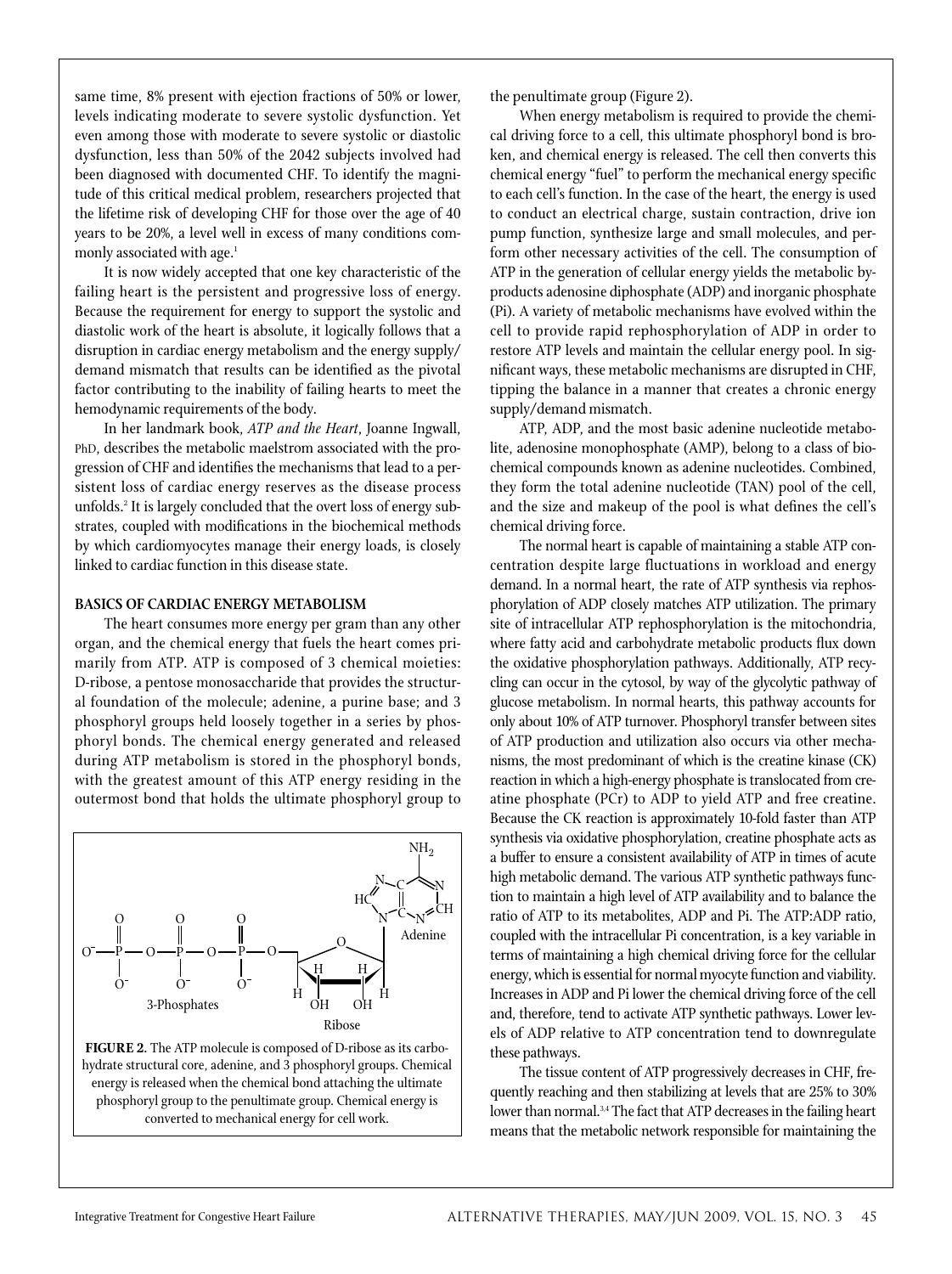balance between energy supply and demand is no longer functioning normally. It is well established that oxygen deprivation in ischemic hearts contributes to the depletion of myocardial energy pools,<sup>24</sup> but the loss of adenine nucleotides in the failing heart is a unique example of chronic metabolic failure in the well-oxygenated myocardium. The proximal mechanism explaining TAN depletion in heart failure is through activation of the gatekeeper enzyme of the adenine pool, cytosolic AMP-dependent 5'-nucleotidase (5'-NT), which converts AMP to adenosine. In conditions where energy demand outstrips supply, ATP is consumed at a faster rate than it can be restored via oxidative phosphorylation or the alternative pathways of ADP rephosphorylation. The result of this overconsumption is an increase in ADP concentrations that, in turn, activate adenylate kinase, an enzyme catalyzing a reaction that shifts a phosphoryl group from one ADP to a second ADP, yielding ATP and AMP. The ATP formed by this reaction enters the ATP pool, but the AMP becomes substrate for 5'-NT in a reaction yielding adenosine. Adenosine is subsequently converted to inosine and hypoxanthine. Unlike phosphorylated nucleotides that cannot cross the cell membrane, adenosine, inosine, and hypoxanthine cross readily and exit the cell following their concentration gradient. This loss of catabolic by-products lowers the cellular concentration of adenine nucleotides and depletes energy reserves. In diseased hearts, the energy pool depletion via this mechanism can be significant, reaching levels that exceed 40% in ischemic heart disease (Figure 3) and 30% in heart failure (Figure 4).



**FIGURE 3.** During periods of ischemia or hypoxia, cells use energy faster than it can be recycled. This example of severely oxygenstarved hearts shows that as ATP levels fall, the concentration of ADP rises in the cell. As ADP is depleted, AMP levels rise. Finally, AMP is fully used up, and the by-products leave the cell. The total concentration of energy compounds (ATP + ADP + AMP) falls dramatically as the energy substrates are washed out of the cell. Adapted with permission from Ingwall JS. *ATP and the Heart*. Boston, MA: Kluwer Academic Publishers; 2002.

Under high workload conditions, even normal hearts display a minimal loss of purines that must be restored via the *de novo* pathway of purine nucleotide synthesis. This pathway is slow and energetically costly, requiring consumption of 6 highenergy phosphates to yield 1 newly synthesized ATP molecule. The slow speed and high energy cost of *de novo* synthesis highlights the importance of cellular mechanisms designed to preserve adenine nucleotide pools. In normal hearts, the salvage pathways are the predominant means by which the adenine nucleotide pool is maintained. Whereas *de novo* synthesis of ATP proceeds at a rate of approximately 0.02 nM/min/g in the heart, the salvage pathways operate at a 10-fold higher rate.

Salvage pathways are biochemical routes, typically involving only one enzyme, through which preformed purine bases and nucleotides are returned to the adenine nucleotide pool. Through the salvage pathway, adenine, hypoxanthine, and guanine can be captured, rephosphorylated, and returned to the high-energy phosphate pool before they can leave the cell.<sup>5</sup> In this way, the energy pool of the cell is preserved. Salvage of hypoxanthine and guanine is via the enzyme hypoxanthineguanine phosphoribosyltransferase (HGPRT), and adenine occurs via adenine phosphoribosyltransferase (APRT). The expression of both HGPRT and APRT is limited by the cellular availability of 5-phosphoribosyl-1-pyrophosphate (PRPP). PRPP initiates purine nucleotide synthesis and salvage and is the sole compound capable of donating the D-ribose-5 phosphate moiety required to re-form adenine nucleotides and



**FIGURE 4.** When the cellular concentration of ATP falls and ADP levels increase, 2 molecules of ADP can combine. This reaction provides one ATP, giving the cell additional energy, and one AMP. The enzyme adenylate kinase (also called myokinase) catalyzes this reaction. The AMP formed in this reaction is then degraded and the by-products are washed out of the cell. The loss of these purines decreases the cellular energy pool and is a metabolic disaster to the cell.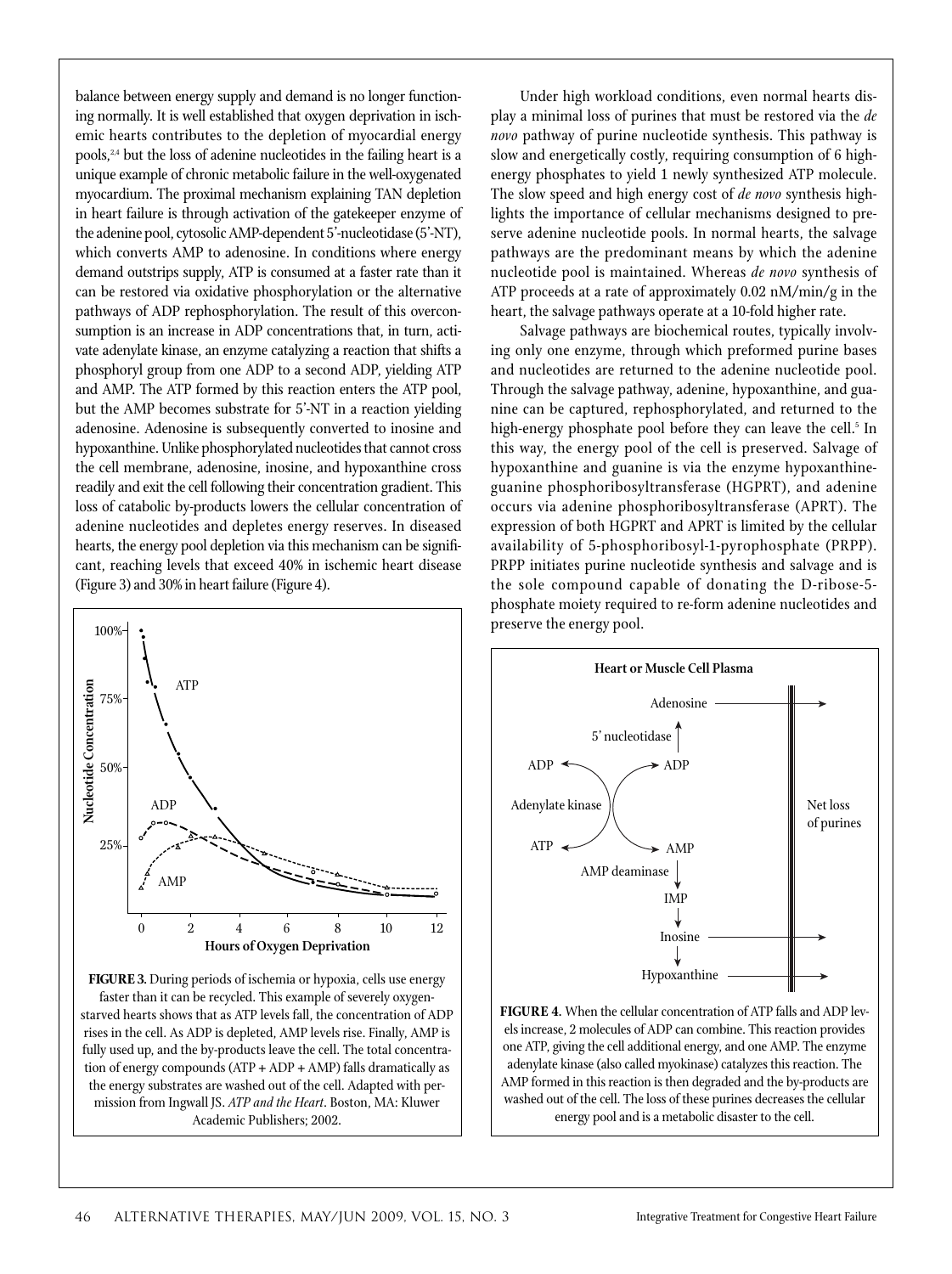## **ENERGY STARVATION IN FAILING HEARTS**

Heart failure is typically associated with an overstretched, thickened, and enlarged left ventricle, or left ventricular hypertrophy (LVH), a situation that overtaxes the heart muscle with each contraction. The long-term mechanism explaining the loss of ATP in CHF is decreased capacity for ATP synthesis relative to ATP demand. In part, the disparity between energy supply and demand in hypertrophied and failing hearts is associated with a shift in relative contribution of fatty acid vs glucose oxidation to ATP synthesis. The major consequence of the complex readjustment toward carbohydrate metabolism is that the total capacity for ATP synthesis decreases, while the demand for ATP continually increases in the failing and hypertrophied heart. The net result of this energy supply/demand mismatch is a decrease in the absolute concentration of ATP in the failing heart. This decrease in absolute ATP level is reflected in lower energy reserve in the failing and hypertrophied heart.

In a series of studies investigating bioenergetic abnormalities in left ventricular (LV) remodeling and in periinfarct regions of the myocardium, Gourine et al confirmed their hypothesis for defining the mechanism for energy depletion in the failing and hypertrophied heart. In one study, LV remodeling was induced by ligation of the coronary artery, and cardiac microdialysis was used to assess changes in interstitial purine metabolite concentrations at rest and in response to high workload resulting from intravenous isoproterenol induction.6 The study revealed that resting concentrations of interstitial purine metabolites were higher in study animals than in sham-operated controls and after isoproterenol stimulation, the concentrations of purine metabolites were further elevated in the study animals. This study showed that the mismatch of energy supply to demand was persistent in remodeled ventricular tissue and was exacerbated during high workload. It further demonstrated that purine catabolism and washout are the mechanisms by which cellular energy substrates are depleted.

In a second bovine study, the impact of depleted high-energy phosphates in border zone myocardium of compensated postinfarct remodeled hearts was examined.7 Eight pigs were studied 6 weeks after myocardial infarction was induced by ligation of the left anterior descending coronary artery distal to the second diagonal branch. The remote periinfarct region showed modest decreases in ATP and oxidative phosphorylation components, while the zone directly surrounding the infarct (border zone) showed profound abnormalities. In the border zone, ATP concentrations were found to be only 42% of normal, and oxidative phosphorylation components also had decreased. These metabolic defects were independent of a change in mitochondrial concentration, evidenced by preservation of mitochondrial protein concentrations in impacted tissue. These researchers concluded the insufficiency in energy metabolism in the periinfarct region is related to a loss of nucleotides coupled with changes in flux down phosphorylation pathways. This energetic imbalance contributes to the transition from LV remodeling to CHF.

In 16 pigs with LVH secondary to ascending aortic banding

with or without resulting development of overt CHF, Ye et al found that myocardial ATP level decreased by 29% in failing hearts.8 It was also shown that levels of mitochondrial CK concentrations were reduced, forcing a reduction in linear flux. In this model, the severity of the disease correlated with the observation of progressively abnormal high-energy phosphate metabolism. This conclusion was further replicated in a study investigating the role of early energetic insufficiency in the subsequent development of CHF.9 The 31P-magnetic resonance spectroscopy study in mice showed that metabolic abnormalities strongly correlated with changes in end diastolic volume that developed over time. LaPlace's law confirms that pressure overload increases energy consumption in the face of abnormalities in energy supply. In failing hearts, these energetic changes become more profound as LV remodeling proceeds. It also has been found that similar adaptations occur in the atrium, with energetic abnormalities constituting a component of the substrate for atrial fibrillation in CHF.<sup>10</sup>

LVH is initially an adaptive response to chronic pressure overload, but it is ultimately associated with a 10-fold greater likelihood of subsequent chronic CHF. While metabolic abnormalities are persistent in CHF and LV hypertrophy, at least half of all patients with LVH-associated heart failure have preserved systolic function. This condition is referred to as diastolic heart failure.

Oxidative phosphorylation is directly related to oxygen consumption, which is not decreased in patients with pressure overload LVH.<sup>11</sup> Metabolic energy defects, instead, relate to the absolute size of the energy pool and the kinetics of ATP turnover through oxidative phosphorylation and CK. The deficit in ATP kinetics is similar in both systolic and diastolic heart failure and may be both an initiating event and a consequence. Inadequate ATP availability would be expected to initiate and accentuate the adverse consequences of abnormalities in energy-dependent pathways. Factors that increase energy demand, such as adrenergic stimulation and biochemical remodeling, exaggerate the energetic deficit. Consequently, the hypertrophied heart is more metabolically susceptible to stressors such as increased chronotropic and inotropic demand and ischemia.

In humans, this metabolic deficit is shown to be greater in compensated LVH (with or without concomitant CHF) than in dilated cardiomyopathy, with changes in energetics shown to reach 30% vs 10% to 20% and relative rates of CK flux reduced by 65% vs 50% in LVH and dilated cardiomyopathy, respectively.12,13 Hypertensive heart disease alone was not shown to contribute to alterations in high energy phosphate metabolism, but it can contribute to LVH and diastolic dysfunction that can later affect cardiac energetics.14,15 Further, for a similar clinical degree of CHF, volume overload hypertrophy does not induce significant highenergy phosphate impairment, but pressure overload does.<sup>16</sup>

Type 2 diabetes also has been shown to contribute to altering myocardial energy metabolism early in the onset of diabetes, and these alterations in cardiac energetics may contribute to LV functional changes.<sup>17</sup> The effect of age on progression of energetic altering also has been reviewed, with results of both human<sup>18</sup> and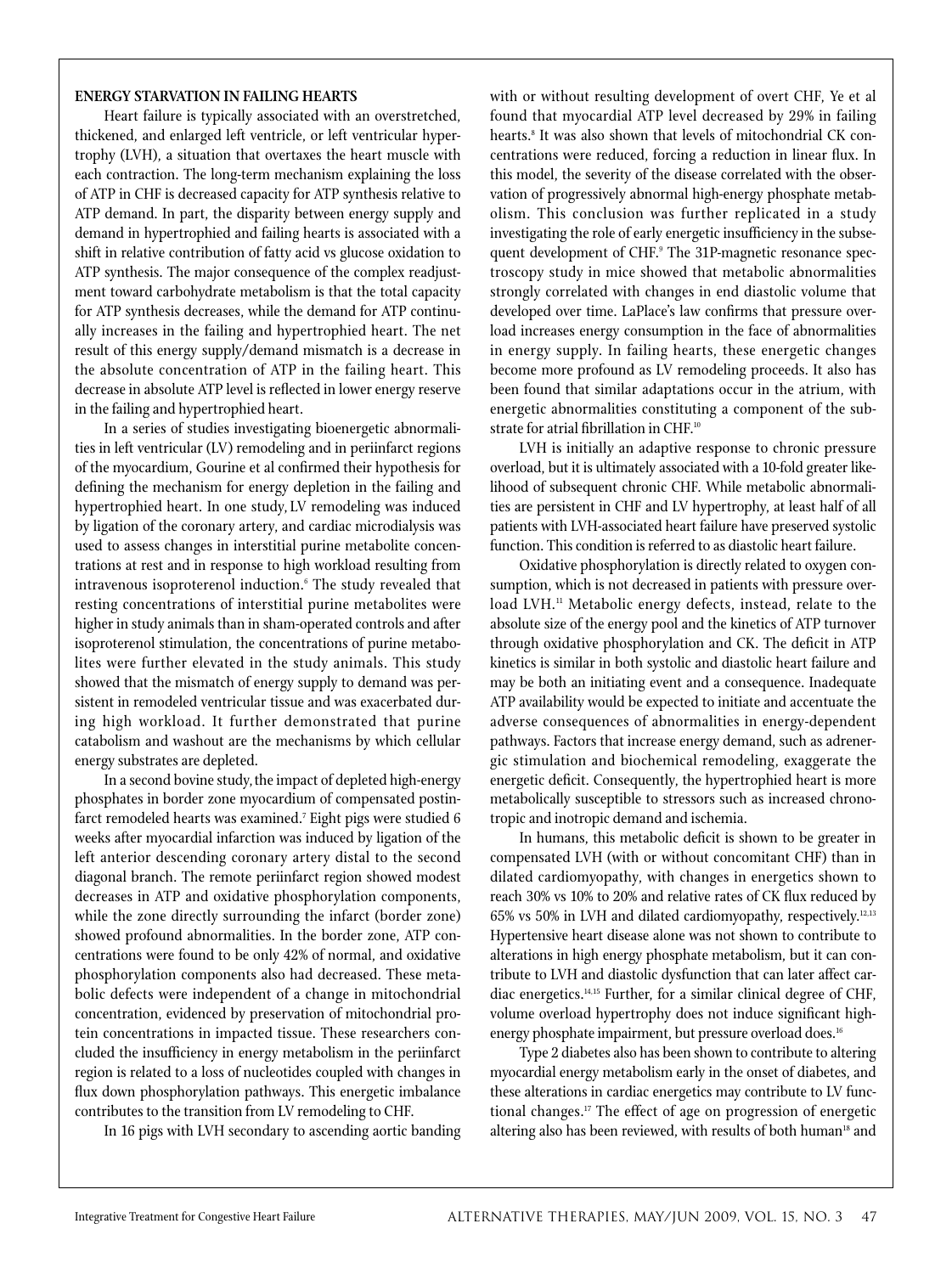animal<sup>19</sup> studies suggesting that increasing age plays a moderate role in the progressive changes in cardiac energy metabolism that correlates to diastolic dysfunction, LV mass, and ejection fraction.

Cardiac energetics also provide important prognostic information in patients with heart failure, and determining the myocardial contractile reserve has been suggested as a method of differentiating which patients would most likely respond to cardiac resynchronization therapy (CRT) seeking to reverse LV remodeling. In a study involving 31 patients with CHF and nonischemic cardiomyopathy, Ypenburg et al determined that patients showing positive contractile reserve, as evidenced by an increase in ejection fraction of greater than 7% when stimulated by lowdose dobutamine infusion, were most likely to respond to CRT and reverse remodeling of the left ventricle.<sup>20</sup> Nonresponders showed a negative contractile reserve, suggesting increased abnormality in cardiac energetics.

Taken together, results of clinical and laboratory studies confirm that energy metabolism in CHF and LVH is of vital clinical importance. To summarize, cardiac energy metabolism is a complex and often misunderstood process. Energy substrates must be maintained to keep the ATP pool at optimum levels. In diseased hearts, dysfunctional energy is the norm. Therefore, any intervention that will slow the rate of ATP degradation and/or speed up recovery will minimize damage and enhance cardiac function. Treatment options that include metabolic intervention with therapies shown to preserve energy substrates or accelerate ATP turnover are indicated for at-risk populations or patients at any stage of disease.

## **ENERGY NUTRIENTS FOR CONGESTIVE HEART FAILURE D-Ribose (Ribose)**

The preservation of ATP is vital in the heart, especially during bouts of ischemia, as a reduction in ATP level corresponds to a loss of diastolic function. The administration of ribose supports purine synthesis and salvage pathways promoting diastolic function (Figure 5).

The effect of the pentose monosaccharide, D-ribose, in cardiac energy metabolism has been studied since the 1970s, with clinical studies describing its value as an adjunctive therapy in ischemic heart disease first appearing in 1991. Ribose is a naturally occurring simple carbohydrate that is found in every living tissue, and natural synthesis occurs via the oxidative pentose phosphate pathway of glucose metabolism. But the poor expression of gatekeeper enzymes glucose-6-phosphate dehydrogenase and 6-phosphogluconate dehydrogenase limit its natural production in heart and muscle tissue. The primary metabolic fate of ribose is the formation of 5-phosphoribosyl-1-pyrophosphate (PRPP) required for purine synthesis and salvage via the purine nucleotide pathway. PRPP is rate limiting in purine synthesis and salvage, and concentration in tissue defines the rate of flux down this pathway. In this way, ribose is rate-limiting for preservation of the cellular adenine nucleotide pool.

As a pentose, ribose is not used by cells as a primary energy fuel. Instead, ribose is preserved for the important metabolic





task of stimulating purine nucleotide synthesis and salvage. Approximately 98% of consumed ribose is quickly absorbed into the bloodstream and is circulated to remote tissue with no firstpass effect by the liver. As ribose passes through the cell membrane, it is phosphorylated by membrane-bound ribokinase before entering the pentose phosphate pathway downstream of the gatekeeper enzymes. In this way, administered ribose is able to increase intracellular PRPP concentration and initiate purine nucleotide synthesis and salvage.

The study of ribose in CHF was first reported in the *European Journal of Heart Failure* in 2003.<sup>21</sup> Until that time, the clinical benefit for ribose in cardiovascular disease was largely confined to its increasing role in treating coronary artery disease and other ischemic heart diseases, where its benefit has been well established. The reported double-blind, placebo-controlled, crossover study included patients with chronic coronary artery disease and New York Heart Association (NYHA) Class II/III CHF. Patients underwent 2 treatment periods of 3 weeks each, during which either oral ribose (5 g 3 times daily) or placebo (glucose; 5 g 3 times daily) was administered. Following a 1-week washout period, the alternate test supplement was administered for a subsequent 3-week test period. Before and after each 3-week trial period, assessment of myocardial function was made by echocardiography, and the patient's exercise capacity was determined using a stationary exercise cycle. Participants also completed a quality-of-life questionnaire. Ribose administration resulted in significantly enhanced indices of diastolic heart function and exercise tolerance and was also associated with improved quality-of-life score. By comparison, none of these parameters was changed with glucose (placebo) treatment.

In addition to impaired pump function, CHF patients exhibit compromised ventilation and oxygen uptake efficiency that presents as dyspnea. Ventilation efficiency slope and oxygen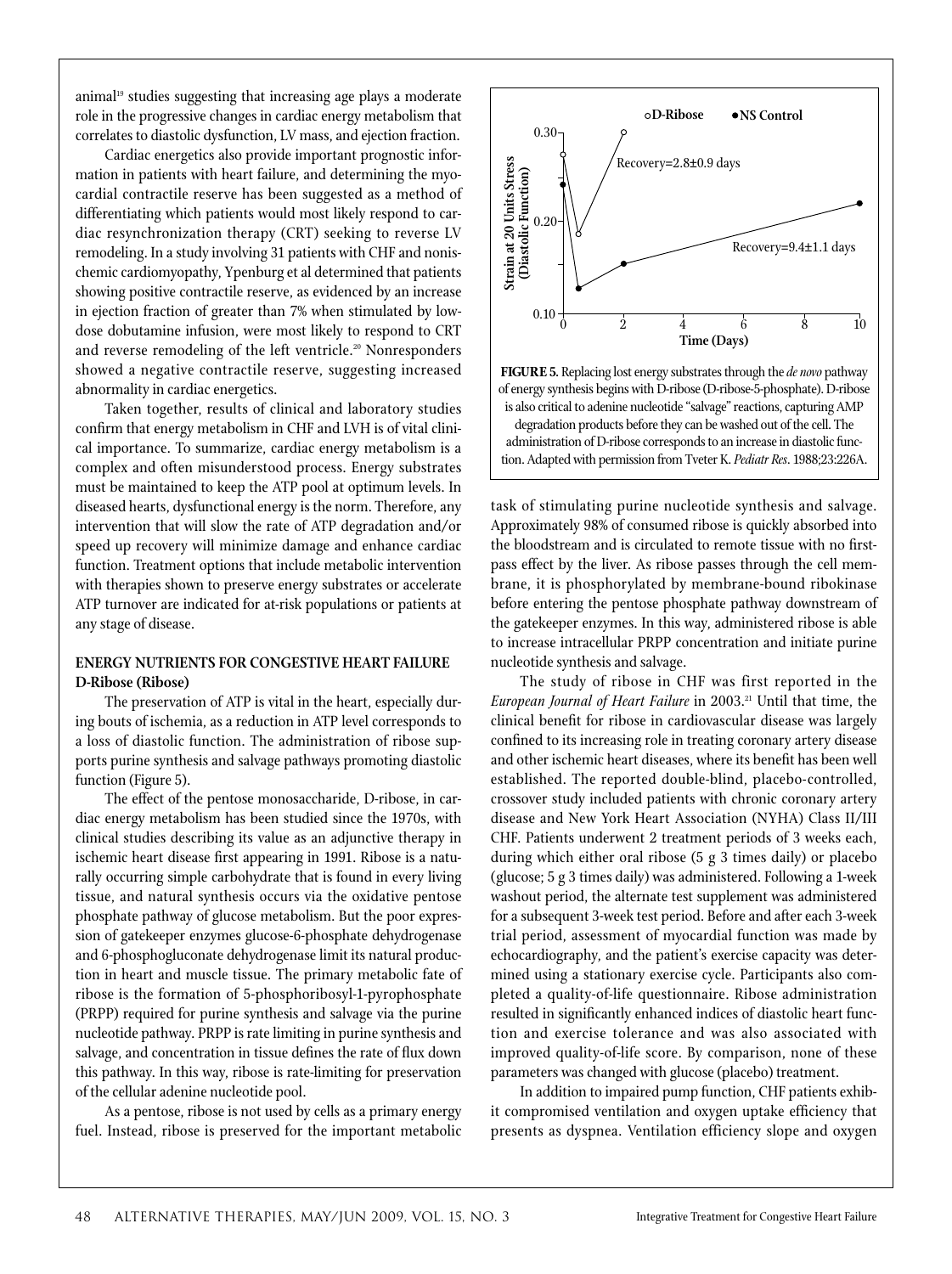uptake efficiency slope are highly sensitive predictors of CHF patient survival that can be measured using submaximal exercise protocols that included pulmonary assessment of oxygen and carbon dioxide levels. In one study, ribose administration (5 g 3 times daily) to NYHA Class III/IV CHF patients significantly improved ventilation efficiency, oxygen uptake efficiency, and stroke volume as measured by oxygen pulse.<sup>22</sup>

A second study showed that in NYHA Class II/III CHF patients ribose administration significantly maintained  $VO<sub>2max</sub>$ </sub> when compared to placebo and improved ventilatory efficiency to the respiratory compensation point.<sup>23</sup> A third similar study involving patients with NYHA Class III CHF patients investigated the effect of ribose on Doppler Tei Myocardial Performance Index (MPI),  $\mathrm{VO}_{2\mathrm{max}}$ , and ventilatory efficiency, all powerful predictors of heart failure survival in a Class III heart failure population.24 Results showed that ribose improved MPI and ventilatory efficiency while preserving  $\mathrm{VO}_{2\mathrm{max}}.$  Results of these studies show that ribose stimulates energy metabolism along the cardiopulmonary axis, thereby improving gas exchange.

 Increased cardiac load produces unfavorable energetics that deplete myocardial energy reserves. Because ribose is the ratelimiting precursor for adenine nucleotide metabolism, its role in preserving energy substrates in remote myocardium following infarction was studied in a rat model.<sup>25</sup> In this study, male Lewis rats received continuous venous infusion of ribose or placebo via an osmotic mini-pump for 14 days. The animals underwent ligation of the left anterior descending coronary artery 1 to 2 days after pump placement to produce an anterior wall myocardial infarction. Echocardiographic analysis performed preoperatively and at 2 and 4 weeks after infarction was used to assess functional changes as evidenced by ejection indices, chamber dimensions, and wall thickness.

By all 3 measured indices, ribose administration better maintained the myocardium. Contractility and wall thickness were increased, and less ventricular dilation occurred. This study showed that the remote myocardium exhibits a significant decrease in function within 4 weeks of myocardial infarction, and that, to a significant degree, ribose administration prevents this dysfunction. It was also revealed that increased workload on the remote myocardium affects cardiac energy metabolism, which results in lower myocardial energy levels. Elevating cardiac energy level improves function and may also delay chronic vulnerable changes in a variety of CHF conditions.

The therapeutic advantage ribose provides in CHF suggests its value as an adjunct to traditional therapy for this disease. Researchers and practitioners using ribose in cardiology practice recommend a dose range of 10 g/day to 15 g/day as metabolic support for CHF or other heart disease. Patients are placed on the higher dose following a regimen of 5 g 3 times daily. If patients respond favorably, a lower dose of 5 g 2 times daily could be tried. Individual doses of greater than 10 g are not recommended because high single doses of hygroscopic carbohydrate may cause mild gastrointestinal discomfort or transient lightheadedness. It is suggested that ribose be administered with

meals or mixed in beverages containing a secondary carbohydrate source. In diabetic patients prone to hypoglycemia, it is recommended that ribose be administered in fruit juices.

# Coenzyme  $Q_{10}$

Coenzyme  $Q_{10}$  (Co $Q_{10}$ ) increases the turnover of ATP in the inner mitochondrial membrane, which has a positive impact on diastolic function.

 $CoQ<sub>10</sub>$ , or ubiquinone, so named for its ubiquitous nature in cells, is a fat-soluble compound that functions as an antioxidant and coenzyme in the energy-producing pathways. As an antioxidant, the reduced form of  ${\rm CoQ}_{10}$  inhibits lipid peroxidation in both cell membranes and serum low-density lipoprotein and also protects proteins and DNA from oxidative damage.  $CoQ<sub>10</sub>$  also has membrane-stabilizing activity. Its bioenergetic activity and electron transport function for its role in oxidative phosphorylation is probably its most important function.

In CHF, oxidative phosphorylation slows due to a loss of mitochondrial protein and lack of expression of key enzymes involved in the cycle. Disruption of mitochondrial activity may lead to a loss of  ${\rm CoQ}_{10}$  that can further depress oxidative phosphorylation. In patients taking statin-like drugs, the mitochondrial loss of Co $Q_{10}$  may be exacerbated by restricted Co $Q_{10}$ synthesis resulting from HMG-CoA reductase inhibition. Another source of  $CoQ<sub>10</sub>$  deficiency appears in tissues that are highly metabolically active, such as those of the heart, immune system, gingiva, and overactive thyroid gland. Such tissues will benefit from  $CoQ_{10}$  support during times of metabolic stress.

Although  $CoQ_{10}$  is found in relatively high concentrations in the liver, kidney, and lung, the heart requires the highest levels of ATP activity because it is continually aerobic and contains more mitochondria per gram than any other tissue in the body. Cardiomyocytes, for example, contain almost 5000 mitochondria per cell compared to a biceps muscle cell, which houses approximately 200 mitochondria. Tissue deficiencies and low serum blood levels of  $CoQ_{10}$  have been reported across a wide range of cardiovascular diseases, including CHF, hypertension, aortic valvular disease, and coronary artery disease, and research suggests that  $CoQ_{10}$  support may be indicated in these disease conditions.<sup>26</sup>

Though the medical literature generally supports the use of  $CoQ<sub>10</sub>$  in CHF, the evaluated dose-response relationships for this nutrient have been confined to a narrow dose range, with the majority of clinical studies having been conducted on subjects who were taking only 90 mg/day to 200 mg/day. At such doses, some patients have responded, and others have not. In 23 controlled trials of supplemental  $CoQ_{10}$  in congestive heart failure from 1972 to 2006, 20 showed benefit and 3 failed to show improvement in any significant cardiovascular function.<sup>26,27</sup>

In the well-known study conducted by Permanetter et al, a 100-mg dose of  $CoQ_{10}$  failed to show benefit.<sup>28</sup> However, actual blood levels of  $CoQ_{10}$  were not obtained in this investigation, and therefore it is impossible to know if a therapeutic blood level was ever achieved. In the second trial by Watson et al, a mean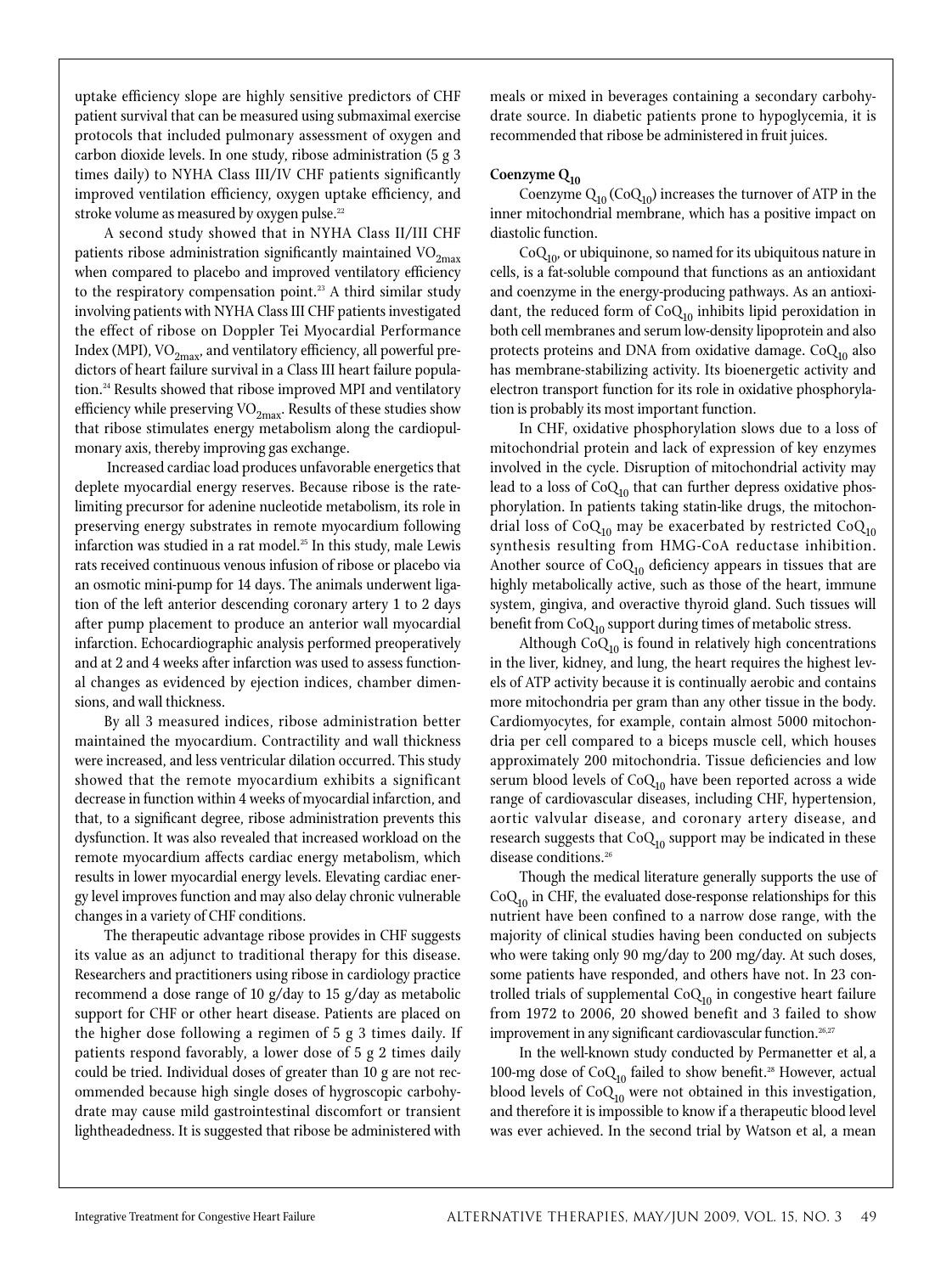treatment plasma CoQ<sub>10</sub> level of only 1.7 μg/mL was obtained with only 2 of the 30 patients having a plasma level greater than  $2.0 \mu g/mL^{29}$ 

A third study, performed by Khatta et al, demonstrated a mean treatment plasma  $CoQ_{10}$  level of 2.2±1.1 µg/mL and indicated that approximately 50% of the patients had treatment levels as low as 1.0 μg/mL.<sup>30</sup> Unfortunately, these last 2 clinical trials are frequently quoted as  $CoQ_{10}$  failures despite the fact that a biosensitive result was not achieved. In patients with CHF or dilated cardiomyopathy, higher doses of  $CoQ_{10}$  in ranges of at least 300 mg or more are necessary in order to get a biosensitive result requiring a blood level of at least 2.5 μg/mL and preferably 3.5 μg/mL.<sup>31</sup> In an analysis in 3 patients with refractory congestive heart failure, such higher doses of  $CoQ_{10}$  were required in order to get such a therapeutic result. 32 In a more recent investigation at the Lancisi Heart Institute in Italy, researchers studied 23 patients with a mean age of 59 years, using a double-blind, placebo-controlled, crossover design. Patients were assigned to receive 100 mg of oral  $CoQ_{10}$  3 times daily plus supervised exercise training. The study concluded that  $CoQ_{10}$  supplementation improved functional capacity, endothelial function, and LV contractility in CHF without any side effects.<sup>33</sup>

In a previous long-term study of 424 patients with systolic and/or diastolic dysfunction in the presence of CHF, dilated cardiomyopathy, or hypertensive heart disease, a dose of 240 mg/day maintained blood levels of  $CoQ<sub>10</sub>$  above 2.0  $\mu$ g/mL and allowed 43% of the participants to discontinue 1 to 3 conventional drugs over the course of the study.<sup>34</sup> Patients were followed for an average of 17.8 months, and during that time, a mild case of nausea was the only reported side effect. This long-term study clearly shows  $CoQ_{10}$ to be a safe and effective adjunctive treatment for patients with systolic and/or diastolic LV dysfunction with or without CHF, dilated cardiomyopathy, or hypertensive heart disease. These results are further confirmed by an investigation involving 109 patients with hypertensive heart disease and isolated diastolic dysfunction showing that  $CoQ_{10}$  supplementation resulted in clinical improvement, lowered elevated blood pressure, enhanced diastolic cardiac function, and decreased myocardial thickness in 53% of study patients. 35

The effect of  $CoQ_{10}$  administration on 32 heart transplant candidates with end-stage CHF and cardiomyopathy was reported in 2004.<sup>36</sup> The study was designed to determine if  $CoQ_{10}$  could improve the pharmacological bridge to transplantation, and the results showed 2 significant findings. First, following 6 weeks of  $CoQ<sub>10</sub>$  therapy, the study group showed elevated blood levels from an average of 0.22 mg/L to 0.83 mg/L, an increase of 277%. By contrast, the placebo group measured 0.18 mg/L at the onset of the study and 0.178 mg/L at 6 weeks. Second, the study group showed significant improvement in 6-minute walk test distance, shortness of breath, NYHA functional classification, fatigue, and episodes of waking for nocturnal urination. No such changes were found in the placebo group. These results strongly show that  $CoQ_{10}$  therapy may augment pharmaceutical treatment of patients with end-stage CHF and cardiomyopathy.

In a follow-up letter to the editor, I suggested that a new emerging field in "metabolic cardiology" would most likely be realized by those who treat the energy-starved heart at the mitochondrial level.37 One year later, I addressed that topic in a book, *The Sinatra Solution/Metabolic Cardiology*, in which I recommended magnesium, D-ribose,  $CoQ_{10}$ , and L-carnitine as metabolic solutions for any form of cardiovascular disease, especially for those whose quality of life is impaired by CHF and cardiomyopathy.<sup>38</sup>

### **Levocarnitine (L-carnitine or Carnitine)**

L-carnitine plays a significant role in the detoxification pathways in the mitochondria. Such an improvement in shuttling out toxic metabolites enhances the turnover of ATP, thus supporting diastolic function.

Carnitine is derived naturally in the body from the amino acids lysine and methionine. Biosynthesis occurs in a series of metabolic reactions involving these amino acids, complemented with niacin, vitamin  $B_6$ , vitamin C, and iron. Although carnitine deficiency is rare in a healthy, well-nourished population consuming adequate protein, CHF, LVH, and other cardiac conditions causing renal insufficiency can lead to cellular depletion and conditions of carnitine deficiency.

The principal role of carnitine is to facilitate the transport of fatty acids across the inner mitochondrial membrane to initiate beta-oxidation. The inner mitochondrial membrane is normally impermeable to activated coenzyme A (CoA) esters. To affect transfer of the extracellular metabolic by-product acyl-CoA across the cellular membrane, the mitochondria delivers its acyl unit to the carnitine residing in the inner mitochondrial membrane. Carnitine (as acetyl-carnitine) then transports the metabolic fragment across the membrane and delivers it to CoA residing inside the mitochondria. This process of acetyl transfer is known as the carnitine shuttle, and the shuttle also works in reverse to remove excess acetyl units from the inner mitochondria for disposal. Excess acetyl units that accumulate inside the mitochondria disturb the metabolic burning of fatty acids. Other crucial functions of intracellular carnitine include the metabolism of branched-chain amino acids, ammonia detoxification, and lactic acid clearance from tissue. Carnitine also exhibits antioxidant and free radical scavenger properties.

Although the role of carnitine in the utilization of fatty acids and glucose in cardiac metabolism has been known for decades, the relationship between carnitine availability in heart tissue, carnitine metabolism in the heart, and carnitine's impact on LV function has been elucidated only recently. Two independent studies have investigated the relationship between tissue carnitine levels and heart function and whether plasma or urinary carnitine levels might actually serve as markers for impaired LV function in patients with CHF.

In the first study of carnitine tissue levels and CHF, the myocardial tissue from 25 cardiac transplant recipients with end-stage CHF and 21 control donor hearts was analyzed for concentrations of total carnitine, free carnitine, and carnitine derivatives. Compared to controls, the concentration of carnitines in the heart muscle of heart transplant recipients was significantly lower, and the level of carnitine in the tissue was directly related to ejection fraction. This study concluded that carnitine deficiency in the heart tissue might be directly related to heart function.<sup>39</sup>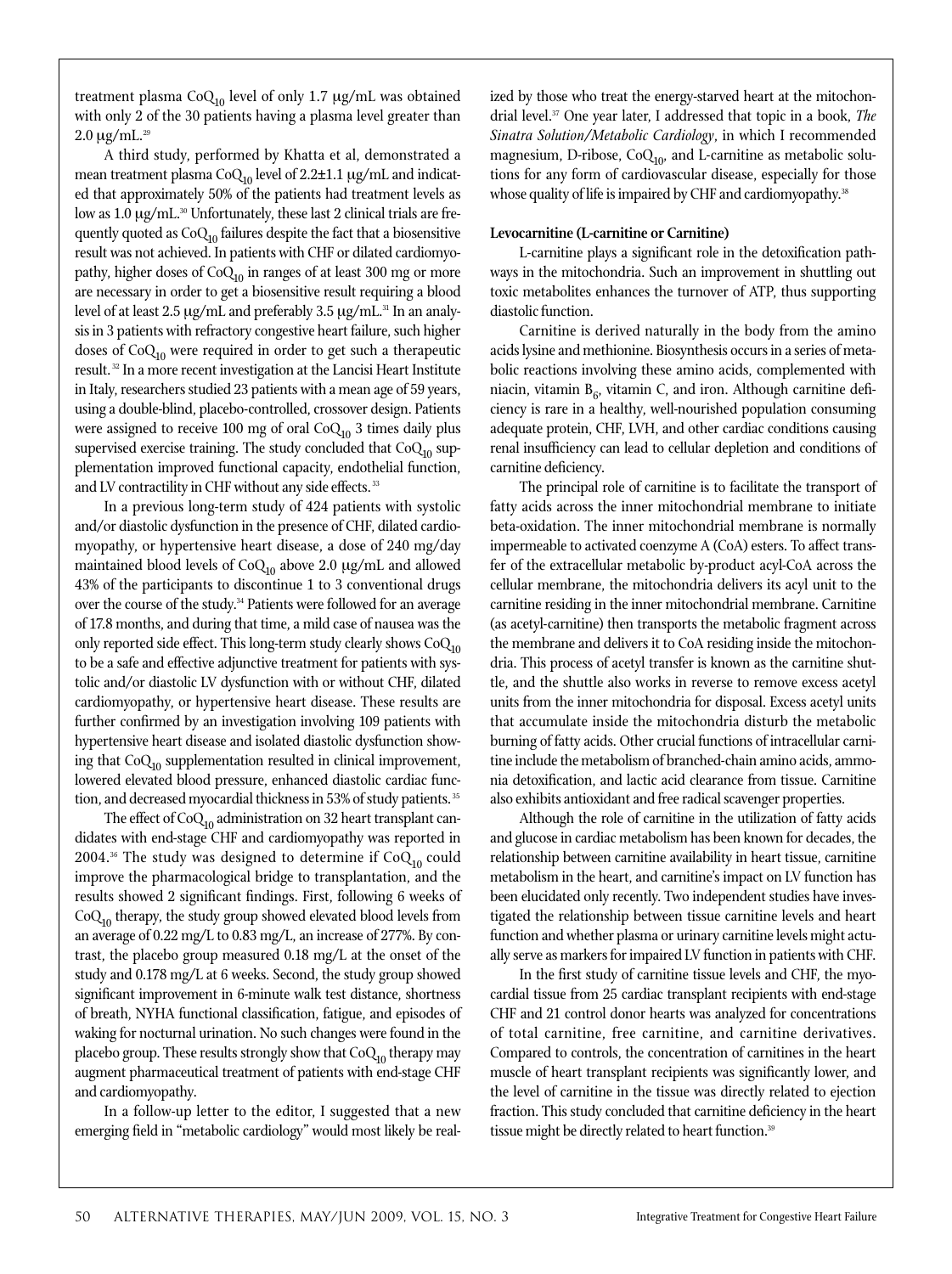The second study measured plasma and urinary levels of L-carnitine in 30 patients with CHF and cardiomyopathy and compared them to 10 control subjects with no heart disease.<sup>40</sup> Results showed that patients with CHF had higher plasma and urinary levels of carnitine, suggesting that carnitine was being released from the challenged heart muscle cells. Similarly, the results showed that the level of plasma and urinary carnitine was related to the degree of LV systolic dysfunction and ejection fraction, showing that elevated plasma and urinary carnitine levels—indices of carnitines being leached out of compromised cardiomyocyte—might represent measurable physiological markers for myocardial damage and impaired LV function.

A previous investigation examined the effect of long-term carnitine administration on mortality in patients with CHF and dilated cardiomyopathy. This study followed 80 patients with moderate to severe heart failure (NYHA class III/IV) for 3 years. After a 3-month period of stable cardiac function on normal medication, patients were randomly assigned to receive either 2 g of carnitine daily or a matched placebo. After an average of 33.7 months of follow-up, 70 patients remained in the study (33 taking placebo and 37 supplementing with carnitine), and at the end of the study period, 63 had survived (27 placebo and 36 carnitine). This study determined that carnitine provided a benefit to longer-term survival in late-stage heart failure in dilated cardiomyopathy.<sup>41</sup>

A similar placebo-controlled study followed 160 myocardial infarction survivors for 12 months.<sup>42</sup> Eighty subjects were included in each group. The study group received a daily dose of 4 g of L-carnitine; the controls, a placebo. Both the carnitine and control groups continued their conventional therapeutic regimen while on the test substance. Subjects in both groups showed improvement in arterial blood pressure, cholesterol levels, rhythm disorders, and signs and symptoms of CHF over the study period, but all-cause mortality was significantly lower in the carnitine group than in the placebo group (1.2% and 12.5%, respectively). Another doubleblind, placebo-controlled trial by Singh et al studied 100 patients with suspected myocardial infarction. Patients taking carnitine (2 g/day for 28 days) showed improvement in arrhythmia, angina, onset of heart failure, and mean infarct size, as well as a reduction in total cardiac events. There was a significant reduction in cardiac death and nonfatal infarction in the carnitine group vs the placebo group  $(15.6\% \text{ vs } 26\% ,$  respectively).<sup>43</sup>

In a European study of 472 patients published in the *Journal of the American College of Cardiology*, 9 g/day of carnitine was administered intravenously for 5 days followed by 6 g/day orally for the next 12 months.<sup>44</sup> The study validated previous findings, demonstrating an improvement in ejection fraction and a reduction in LV size in carnitine-treated patients. Although the European study was not designed to demonstrate outcome differences, the combined incidence of CHF death after discharge was lower in the carnitine group than in the placebo group (6.0% vs 9.6%, respectively), a reduction of more than 30%.

In a 2007 trial, a newer form of carnitine called glycine propionyl L-carnitine (GPLC) demonstrated significant advantages in the production of nitric oxide and lower malondialdehyde (MDA), a marker of lipid peroxidation and oxidative damage. This form of carnitine has demonstrated the important property of vasodilation via nitric oxygen inhibition. GPLC also blocked key steps in the process of platelet aggregation and adhesion, as well as reducing levels of lipid peroxidation and oxidative damage.<sup>45</sup>

# **SUMMARY**

Cardiovascular function depends on the operational capacity of myocardial cells to generate the energy to expand and contract. Insufficient myocardial energy contributes significantly to CHF. Literally, heart failure is an "energy-starved heart."

Although there may be several causes of myocardial dysfunction, the energy deficiency in cardiac myocytes plays a significant role and is probably the major factor in CHF. It is no longer enough that physicians focus on the fluid retention aspects of "pump failure." For instance, diuretic therapies target the kidneys indirectly to relieve the sequelae of CHF without addressing the root cause. Inotropic agents attempt to increase contractility directly yet fail to offer the extra energy necessary to assist the weakened heart muscle. Metabolic solutions, on the other hand, treat the heart muscle cells directly.

We must consider the biochemistry of "pulsation." It is critically important to treat both the molecular and cellular components of the heart when managing CHF. This complexity of cardiac energy metabolism is an often misunderstood phenomenon of vital clinical importance. One characteristic of the failing heart is a persistent and progressive loss of cellular energy substrates and abnormalities in cardiac bioenergetics that directly compromise diastolic performance, with the capacity to impact global cardiac function. Cardiologists must learn that the heart is all about ATP, and the bottom line in the treatment of any form of cardiovascular disease, especially CHF and cardiomyopathy, is restoration of the heart's energy reserve. Metabolic cardiology describes the biochemical interventions that can be employed to directly improve energy metabolism in heart cells. In simple terms, sick hearts leak out and lose vital ATP, and the endogenous restoration of ATP cannot keep pace with this insidious deficit and relentless depletion. When ATP levels drop, diastolic function—the most important precursor of congestive heart failure—deteriorates.

D-ribose, L-carnitine, and CoQ<sub>10</sub> act to promote cardiac energy metabolism and help normalize myocardial adenine nucleotide concentrations. These naturally occurring compounds exert a physiological benefit that directly affects heart function. As the rate-limiting compound, supplemental ribose supports ATP quantity in the synthesis of new ATP.  $CoQ_{10}$  and carnitine enhance the turnover of ATP in the inner mitochondrial chain. All are recommended as adjunctive metabolic therapies in the treatment of heart failure and cardiomyopathy. An understanding of this metabolic support for the heart provides the "missing link" that has been eluding cardiologists for decades. Metabolic cardiology offers hope for the future treatment of CHF, cardiomyopathy, and any other form of cardiovascular disease including mitral valve prolapse (frequently a situation involving diastolic dysfunction).